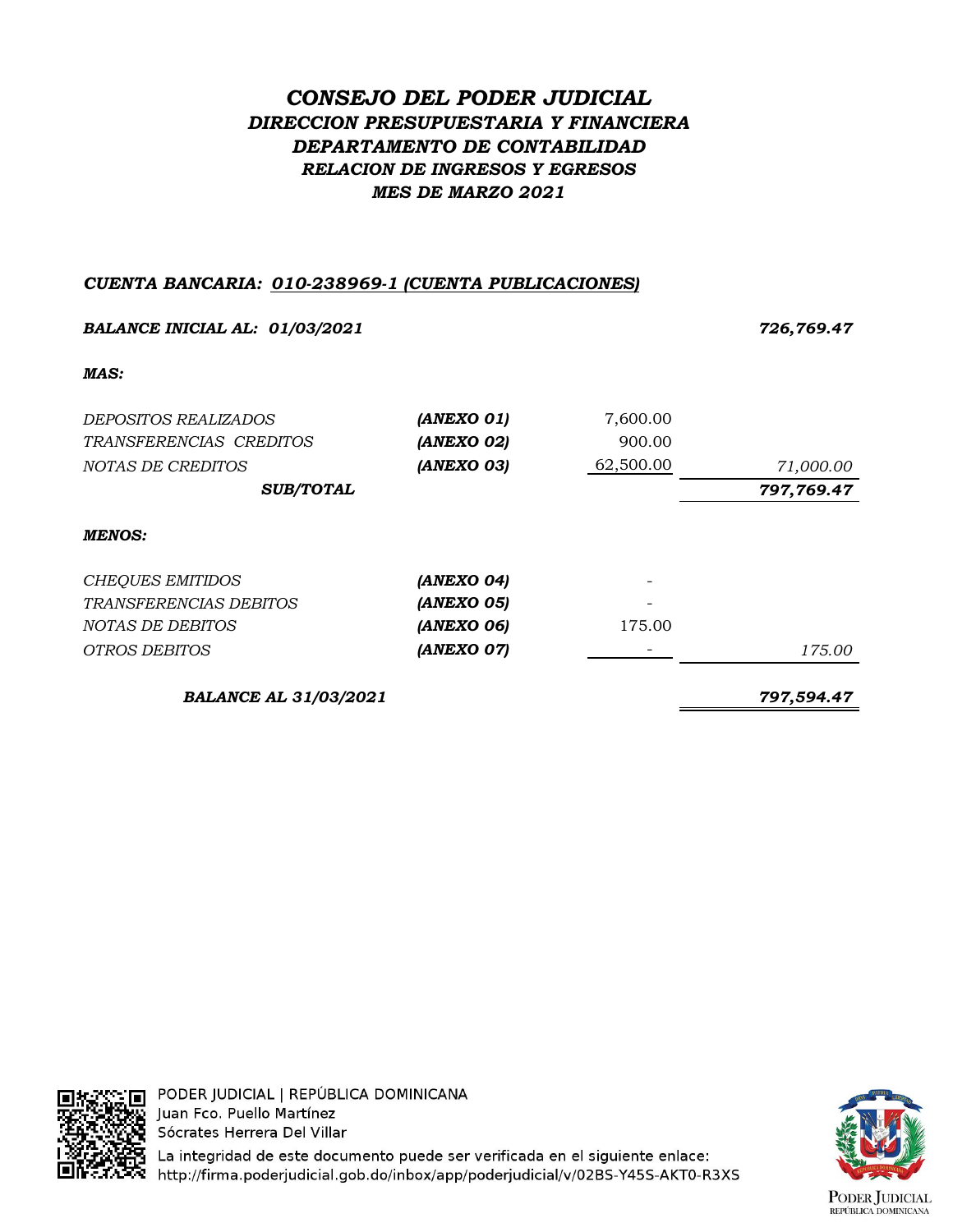## *CONSEJO DEL PODER JUDICIAL DIRECCION PRESUPUESTARIA Y FINANCIERA DEPARTAMENTO DE CONTABILIDAD RELACION DE INGRESOS Y EGRESOS MES DE MARZO 2021*

#### *ANEXO 01*

### *RELACION DE DEPOSITOS REALIZADOS MES DE MARZO 2021*

| <b>FECHA</b>      | NUM. | <b>DESCRIPCION</b>                                    | VALOR RD\$ |
|-------------------|------|-------------------------------------------------------|------------|
| <i>24/03/2021</i> | 2455 | EXPEDICION CERTIFICACIONES COMPROBS. NOS. 110040434-8 | 3,600.00   |
| <i>24/03/2021</i> | 2456 | EXPEDICION CERTIFICACIONES COMPROBS, NOS.3900060285   | 4,000.00   |
|                   |      | TOTAL RD\$                                            | 7,600.00   |
|                   |      |                                                       |            |

*ANEXO 02*

### *RELACION DE TRANSFERENCIAS CREDITOS MES DE MARZO 2021*

| <b>FECHA</b>      | NUM. | <b>DESCRIPCION</b>                                        | <b>VALOR RD\$</b> |
|-------------------|------|-----------------------------------------------------------|-------------------|
| <i>24/03/2021</i> | 82   | TRANSFERENCIA 202210009253386 D/F 05/03/2021 POR EXI      | 300.00            |
| 24/03/2021        | 83   | TRANSFERENCIA 22954707157 D/F 04/03/2021 POR EXPEDIC      | 300.00            |
| <i>24/03/2021</i> | 84   | TRANSFERENCIA 23025053280 D/F 15/03/2021 POR EXPEDICION L | 300.00            |
|                   |      | TOTAL RD\$                                                | 900.00            |

*ANEXO 03*

## *RELACION NOTAS DE CREDITOS MES DE MARZO 2021*

| <i>FECHA</i>      | NUM. | <b>DESCRIPCION</b>                                            | <b>VALOR RD\$</b> |
|-------------------|------|---------------------------------------------------------------|-------------------|
| <i>31/03/2021</i> | 252  | CARGO POR CERTIFICACION DE JURAMENTACION DE ABOGADOS          | 28,800.00         |
| 31/03/2021        | 253  | CARGO POR CERTIFICACION DE JURAMENTACION DE NOTARIO           | 7.500.00          |
| <i>31/03/2021</i> | 254  | CARGO POR CERTIFICACION DE JURAMENTACION DE ABOGADOS          | 2,800.00          |
| <i>31/03/2021</i> | 255  | CARGO POR CERTIFICACION DE JURAMENTACION DE ABOGADOS MEDIANTE | 19,500.00         |